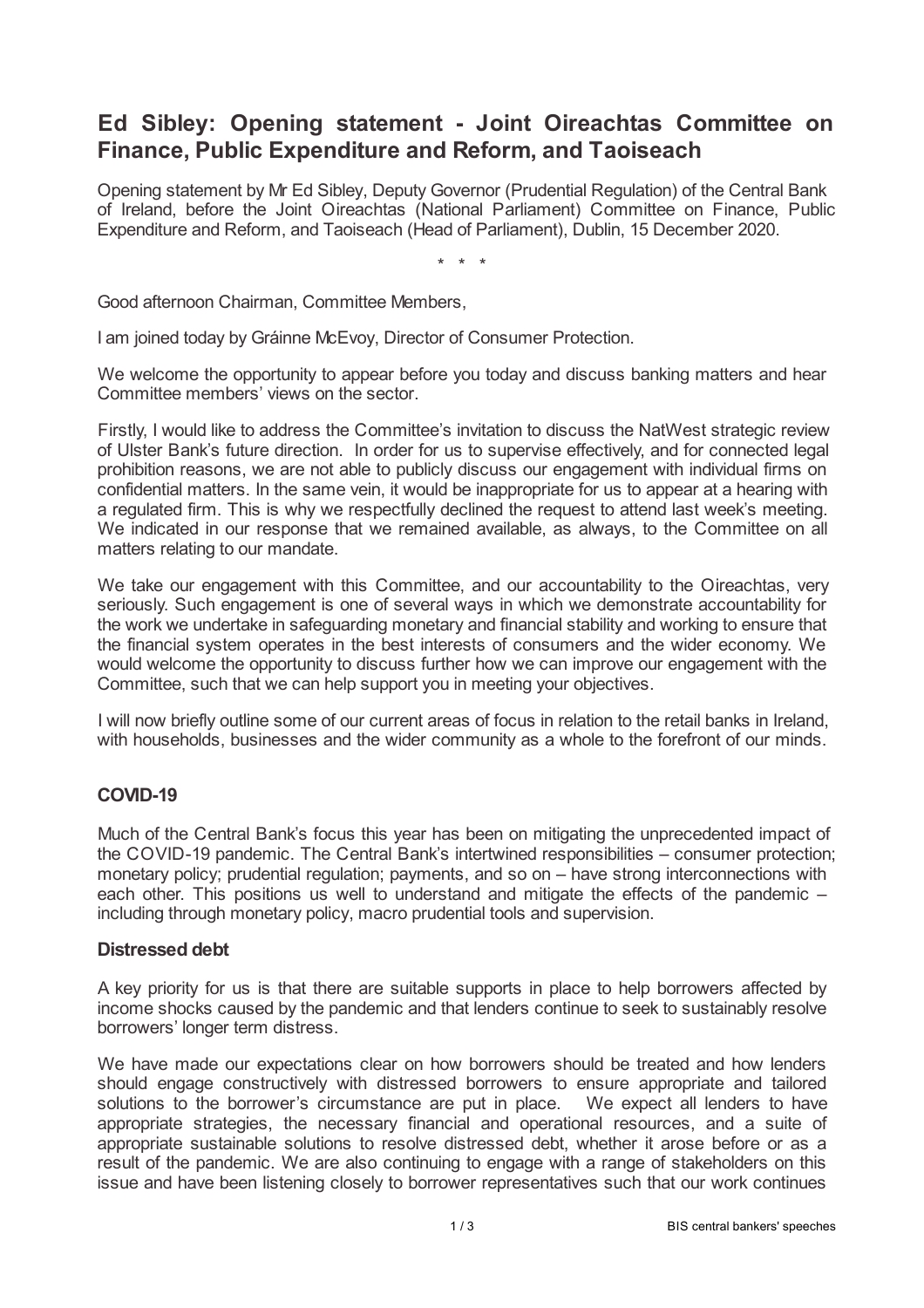to evolve.

## **Culture**

The culture of firms is important in delivering our aspiration of a financial system that sustainably serves the needs of the economy and its consumers. The failures of the last decade or so, notably relating to the tracker mortgage scandal, demonstrate this importance and also highlight that more progress is required.

We expect to see boards taking responsibility for the culture of their firms; overseeing product development and usage; actively promoting diversity and inclusion at all levels to improve decision-making; and ensuring robust internal systems are in place to drive effective cultures, including well developed risk management frameworks. Where this does not occur, we will take appropriate supervisory action and where serious or egregious breaches occur we take enforcement action.

We are also seeking to strengthen the regulatory framework. We are currently working with the Department of Finance to progress the Individual Accountability Framework. This seeks, among other things, to enhance the accountability of senior individuals in banks.

### **Resilience**

For the consumer and the taxpayer, safeguarding financial stability is one of the most important ways in which the Central Bank works to protect their interests – including in seeking to ensure that the banking system operates in a safe, sound and sustainable way. Banks need to be in a position to absorb shocks, and have the ability to build buffers to withstand future shocks, so they can serve the economy and consumers over the long term.

The Irish banking system entered this crisis with substantial buffers of loss-absorbing capital, and considerably more robust business models, less risky loan books and better operational resilience than compared with the situation before the global financial crisis. This ensured that they have been better able to continue to support their customers and the real economy through the pandemic.

### **Changing banking and consumer landscape**

The shift to digitally-enabled services within the retail banks is already profound and is accelerating, including due to the behavioural changes arising from the pandemic. As we look to the future of the retail banking sector, we see a rapidly changing landscape. During the pandemic we have seen changes in consumer behaviour around use of cash, including significant increases in online transactions.

This acceleration of existing global trends is connected with consumers moving away from using banks in a number of ways. Challenger firms, for example providing payments services, often specialise in one service meaning they can be more agile and responsive to customer needs in that area. This is putting increasing pressure on banks to improve their digital offerings and changing their approach to engaging with their customers.

While there are many benefits to this development for many people, it does increase the risk of financial exclusion, for example due to age or income factors. We recognise the importance of the credit union sector in this regard, with its wide network of community-focussed and highly trusted cooperatives.

Irrespective of how retail banks choose to serve their customers they must, at a minimum, meet the standards we have in place for protecting consumers. While decisions about the provision of services and branch networks are commercial matters for individual institutions, we have clear